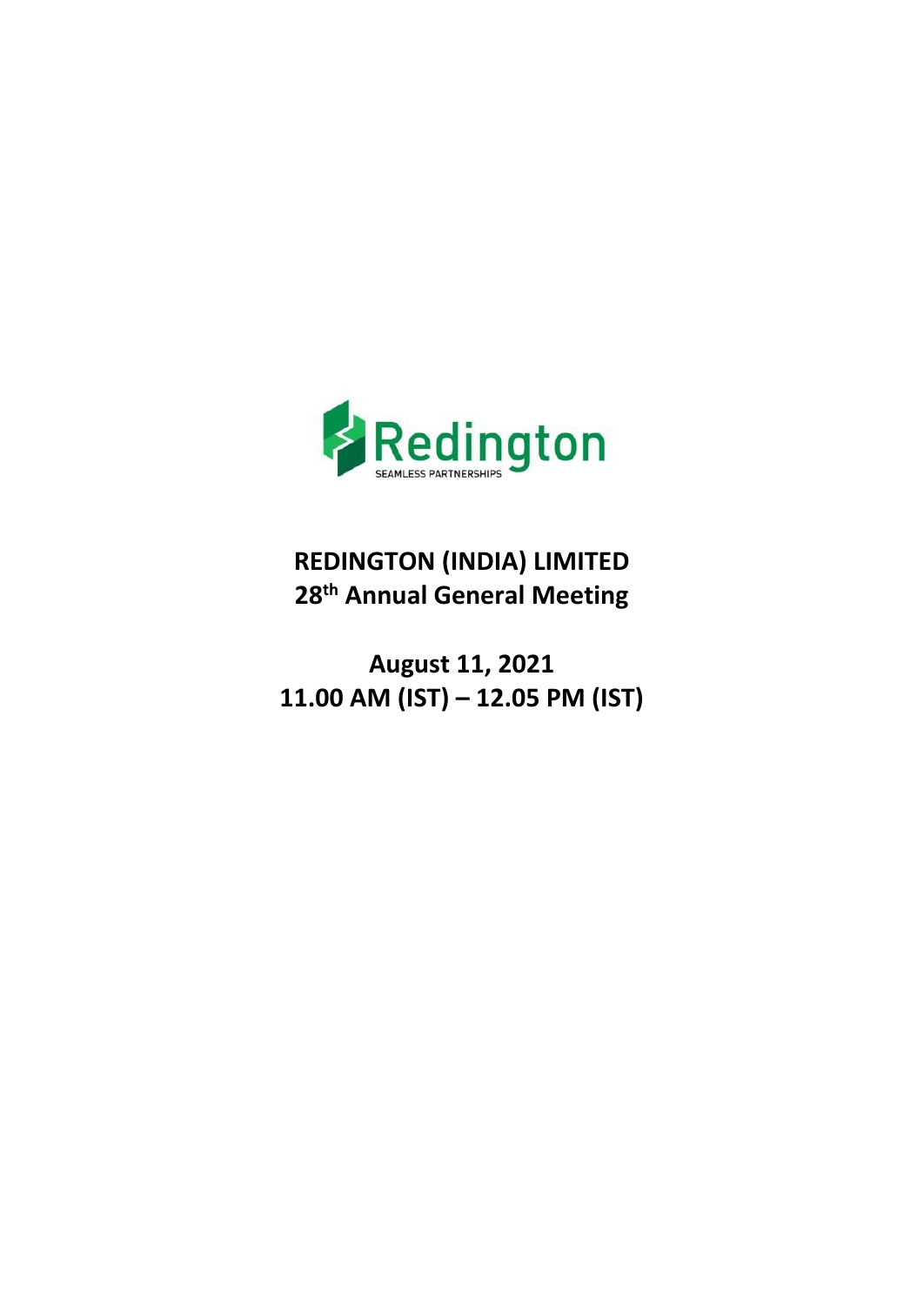

#### CORPORATE PARTICIPANTS:

### **Directors present through Video Conferencing:**

Prof. J. Ramachandran – Independent Director, Chairman of the Board (from *Bangalore, India*) Mr. Tu, Shu-Chuyan – Non-executive Nominee Director (from *Taiwan*) Mr. Udai Dhawan – Non-executive Nominee Director (from *New Delhi, India*) Mr. B. Ramaratnam – Independent Director and Chairman of Audit Committee and Stakeholders' Relationship Committee (from *Bangalore, India*) Mr. V.S. Hariharan – Independent Director and Chairman of Nomination and Remuneration Committee and Corporate Social Responsibility Committee (from *Singapore*) Mr. Keith WF Bradley – Independent Director and Chairman of Risk Management Committee (from *Philippines*) Ms. Anita P Belani – Independent Director (from *Mumbai, India*) Mr. Raj Shankar – Managing Director (from *Singapore*) Mr. S. V. Krishnan – Whole time Director and Chief Financial Officer (from *Redington Corporate Office, Chennai*)

# **Management Team and other Key Managerial Personnel present through Video Conferencing:**

Mr. P. S. Neogi – Chief of Staff (from Redington *Corporate Office, Chennai)*

Mr. Ramesh Natarajan – Chief Executive Officer – India Distribution Business (from Redington *Corporate Office, Chennai)*

Mr. M. Muthukumarasamy – Company Secretary and Compliance Officer (from *Redington Corporate Office, Chennai)*

# **Other Representatives present through Video Conferencing:**

Mr. Sethuraman – Partner, M/s. BSR & Co. LLP - Statutory Auditor (from *Chennai, India*) CS R. Bhuvana – Secretarial Auditor/Scrutinizer (from *Chennai, India*)

Mr. M Muthukumarasamy, **Redington (India) Ltd.** Compliance Officer, The Compliance Officer, Redington House, Centre Point, Plot No. 11(SP) https://www.redingtongroup.com Thiru Vi Ka Industrial Estate, Guindy, Chennai 600 032, India Ph. No. 044 – 4224 3353 CIN - L52599TN1961PLC028758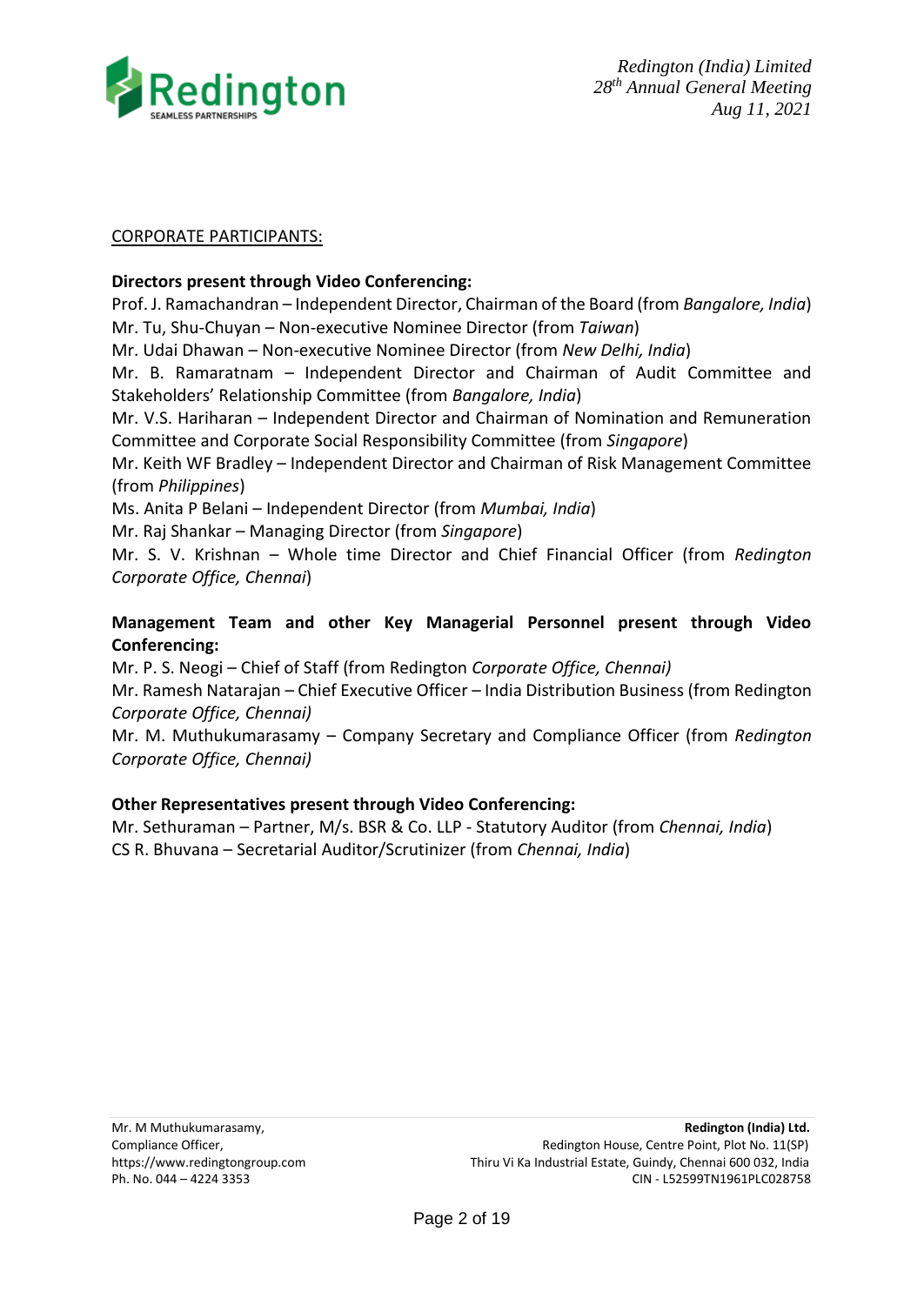

- **Moderator:** Dear shareholders, good morning and a very warm welcome to the 28<sup>th</sup> Annual General Meeting of Redington (India) Ltd. through video conference or other audio-visual means. As a reminder, for the smooth conduct of the meeting, the members will be in the mute mode and audio and video will be opened when they speak at the AGM as per the preregistration. Please note that per the requirements, the proceedings of the annual general meeting will be recorded and available on the website of the Company. I now hand over the proceedings to Prof. J. Ramachandran, Chairman of Redington (India) Ltd. Over to you, sir.
- **J. Ramachandran:** Thank You. Ladies and gentlemen, good morning. I am Ramachandran, Chairman & Independent Director. I am attending this AGM from your Company's registered office in Chennai, India. I welcome you all to the 28<sup>th</sup> Annual General Meeting. The AGM, as you can see being held through video conference in accordance with the general circular issued by the Ministry of Corporate Affairs and SEBI. Before I begin, wish for good health and safety all of the world and our Redington family. I now request my colleague in the Board to introduce themselves and mention the location from where they are joining. Raj?
- **Raj Shankar:** Thank you, Prof. Welcome to all the participants. I am Raj Shankar, Vice Chairman & Managing Director, joining this meeting from our office in Singapore. Thank you.
- **S. V. Krishnan:** Thank you, Professor. Good morning to you all. I am S. V. Krishnan, Wholetime Director and the Chief Financial Officer joining this meeting from Redington registered office at Chennai. Thank you.
- **Ramaratnam:** Good morning, shareholders. I am Ramaratnam, Chartered Accountant, Independent Director, also Chairman of the Audit Committee and Stakeholders Relationships Committee. I am joining the AGM from the registered office at Chennai.
- **V. S. Hariharan:** Good morning, everyone. I am V. S. Hariharan, Independent Director & Chair of NRC and CSR Committees. I am attending this AGM from Singapore. Thank you.
- **J. Ramachandran:** Keith. We will come back to Keith, Anita?
- **Anita Belani:** Good morning, shareholders. This is Anita Belani, Independent Director. I am joining the meeting from my residence in Mumbai.
- **Tu Shu Chyuan:** Good morning, everyone. This is Tu Shu-Chyuan, Non-Executive Nominee Director. I am attending this AGM from Taiwan.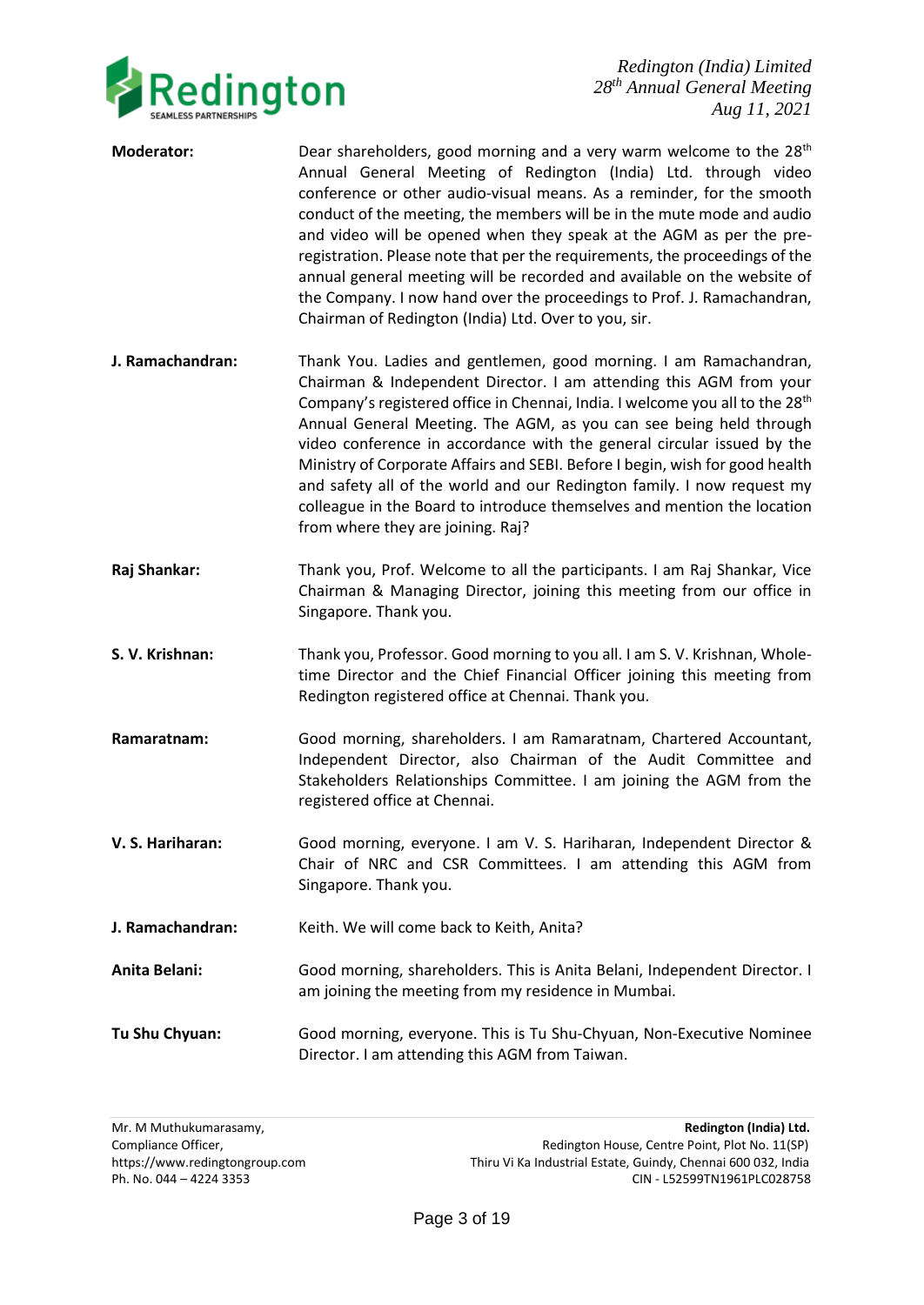

- **Chen Yi Ju:** Hi, good morning. I am Chen Yi-Ju, Non-Executive Nominee Director. I am attending this meeting from Taiwan.
- **J. Ramachandran:** I would also like to take this opportunity introduce to you, Rajiv Srivastava, as you know is inducted to the Board as Joint Managing Director of the Company earlier this year. Rajiv brings significant experience of working in large organization and driving strategic initiatives which have had significant impact on the Company's where he has worked**.** Rajiv is appointed to the board with effect from April 2, 2021. Please join me in welcoming Rajiv to the Redington family.
- **Rajiv Srivastava:** Thanks for the warm welcome Prof. Good morning, everyone. I am Rajiv Srivastava, Joint Managing Director of Redington (India) Ltd. I am attending this AGM from the Redington registered office in Chennai India. Thank you so much.
- **J. Ramachandran:** Thank you, Rajiv. Apart from the board members, we also have key executives and senior management and the shareholders present. Neogi ?
- **Moderator:** Sir, we are experiencing some connectivity from Mr. Neogi
- **J. Ramachandran:** Okay, Ramesh, are you there?
- **Ramesh:** I am there. Thank you, Prof. Good morning to everyone. I am Ramesh Natarajan, Chief Executive Officer, India Distribution Business. I am attending this AGM from the Redington's Registered Office, Chennai, India. Thank you.
- **J. Ramachandran:** Thank you. Kumar?
- **M. Muthukumaraswamy:** Good morning everyone, I am Muthukumarasamy, Company Secretary, joined from Redington India Limited registered office at Chennai, India.
- **J. Ramachandran:** Thank you Kumar. Apart from these key executives, we also have Mr. Sethuraman, Statutory auditors, BSR & Co. LLP, with us. Welcome Sethuraman and also Ms. Bhuvana, Secretarial Auditor and Scrutinizer for this meeting. She has also joined this meeting. Welcome Bhuvana. I am told that we have requisite quorum of 95 members who joined the AGM through video conferencing. Participation of members through video conference is being reckoned for the purpose of the quorum as per the circulars issued by MCA and section 103 of the Company's Act 2013. The quorum being present, I call this meeting to order. I now request Muthukumaraswamy, Company Secretary to provide general instructions to the members regarding participation in this meeting. Kumar!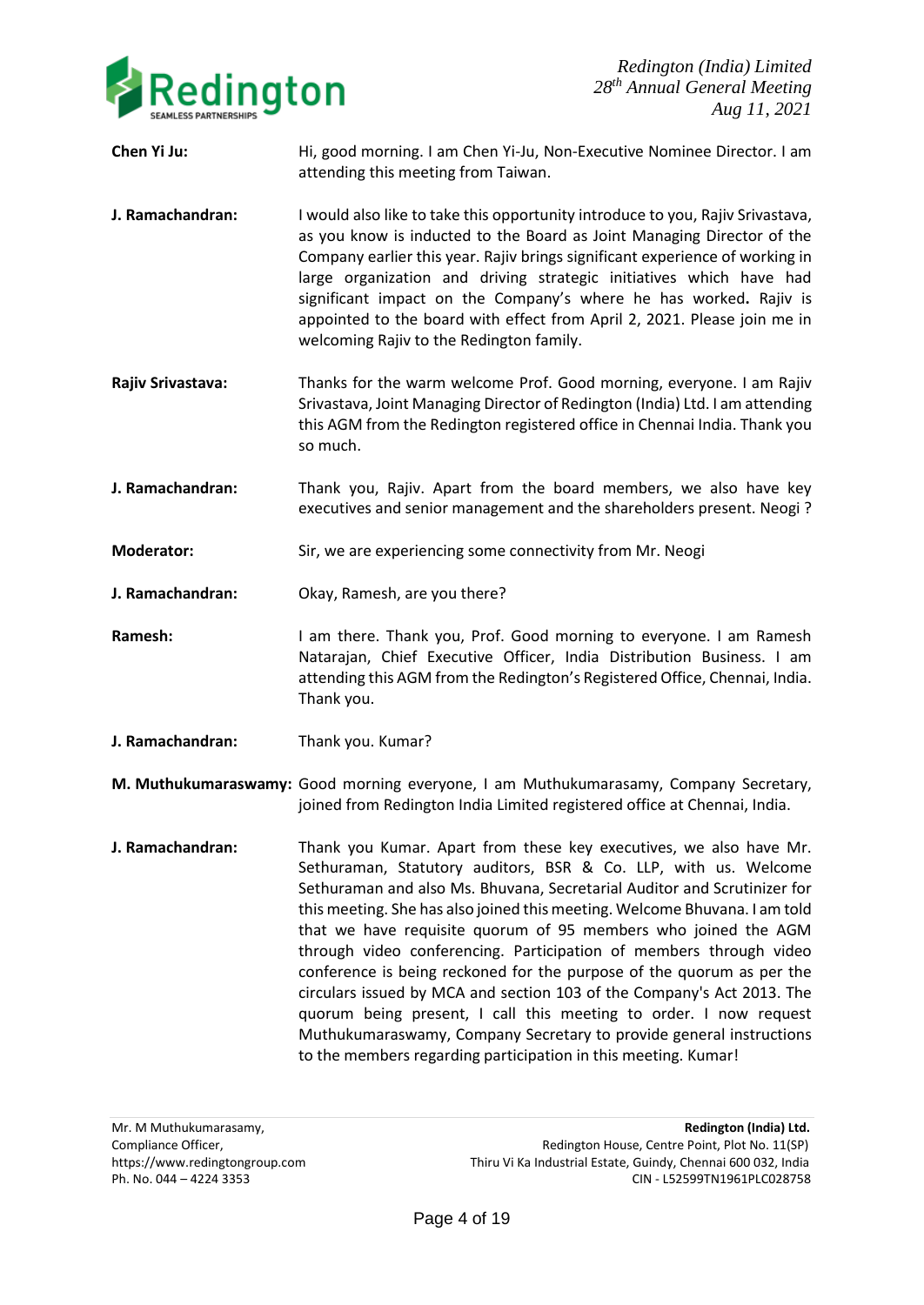

**M. Muthukumaraswamy:** Good morning to everyone again. Members may note that this annual general meeting is being held through video conference in accordance with the Companies Act, 2013 and circulars issued by the Ministry of Corporate Affairs and SEBI. Facility for joining this meeting through video conference or other audio-visual means is made available to the members on a first come first serve basis. The mandated statutory registers have been available for inspection to the member. As the AGM is being held through video conference and the facility for appointment of proxy by the members is not applicable and hence the proxy register for inspection is not available. The deemed avenue of the AGM shall be the registered office of the Company. The Company provided remote e-voting facility to all the persons who were members as on August 4, 2021 being the cutoff date to vote on all the resolutions set up in the notice of AGM.

> Members who have not yet cast their votes through remote e-voting and who are participating in this meeting have an opportunity to cast their votes during the meeting and 30 minutes after the AGM through the evoting system provided by NSDL. Members can click on vote tab on the video conference link to avail this feature. The results along with scrutinizer's report shall be submitted to the stock exchanges that is NSE and BSE and will also be placed on the website of the Company. As the meeting is convened through the VC today, resolutions have already been put to vote through remote e-voting and the requirements to propose and second is not applicable. The Company has received request from the few members to register them as speakers at the meeting. Accordingly, the floor will be opened for these members to ask questions to express their views. The moderator will facilitate this session once the Chairman opens the floor for questions and answers. Members are requested to refer to the instruction provided in the notice or appearing on the video conference a page for your seamless participation through video conference. In case, members face any difficulty, they may reach out on the helpline numbers, 18001020990. I repeat, 18001020990. Thank you very much.

#### **J. Ramachandran:** Thank you Kumar.

It is my privilege to welcome you all to your Company's 28th Annual general Meeting. Let me first convey our good wishes to all of you. We hope that all of you and the members of your family are safe and healthy, and we pray for your continued good health and happiness. While I and my fellow Directors on the Board of your Company were keen to hold this meeting in person, the Covid crisis compels us to have this meeting in the virtual format.

This is my 15th AGM as your chairman. And I am happy to report to you that despite the challenging circumstances, your company has sustained its track record of achieving industry-leading performance. During the year gone by, revenues grew by over 10% (from over Rs 51500 crores to a shade over Rs 57000 crores) and profits by nearly 50% (up from 515 crores to 756 crores) resulting in cumulative growth rate of over 14% in top line and 15% in bottom-line since going public 14 years ago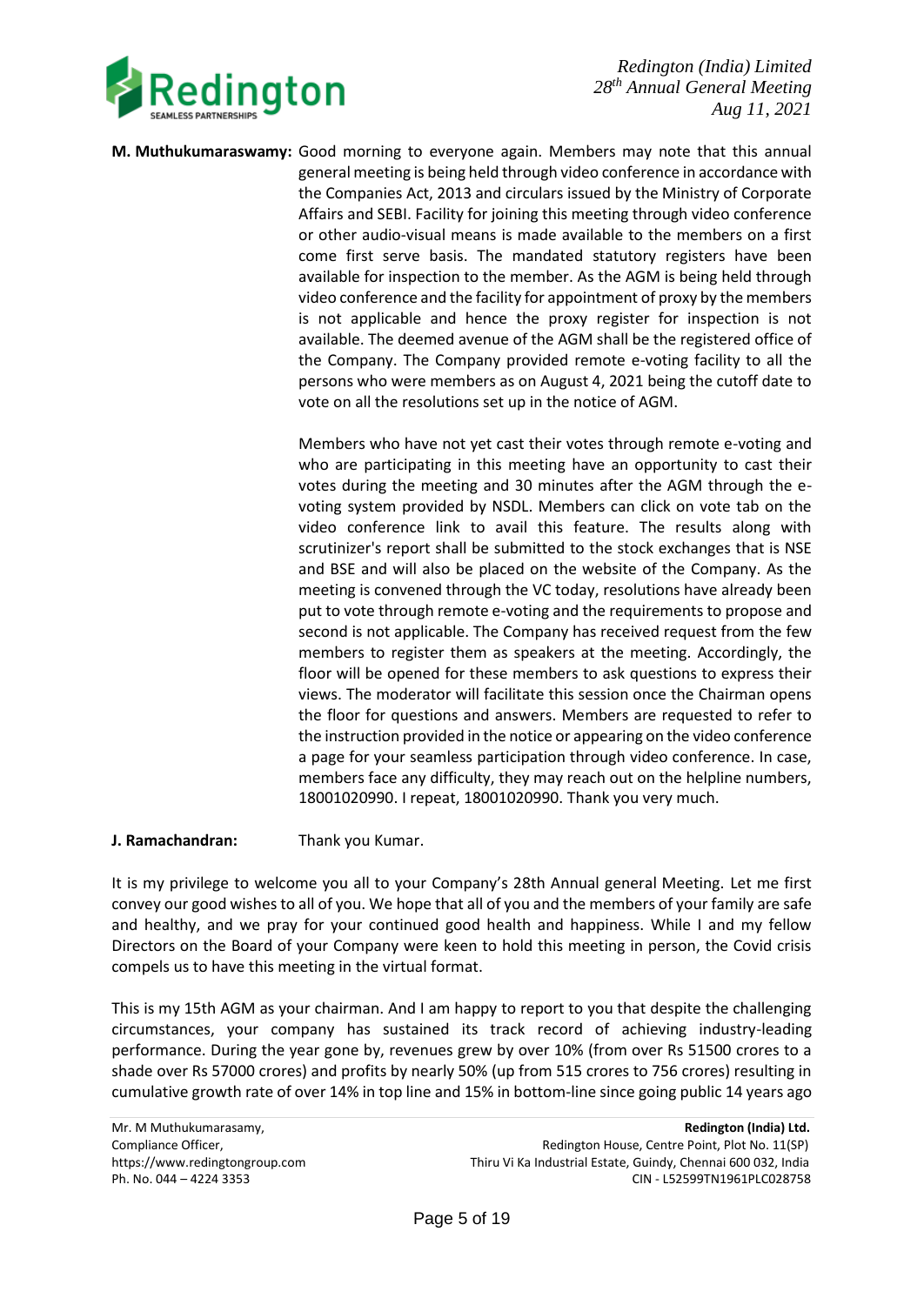

in 2007. The stock markets too have (finally) taken notice of the sustained superior performance of your company with the company's share price reaching an all-time high of Rs 358/-. Members would have read the news report that your company is one of the top 5 value creators from the 100 companies that went public in 2007. What enables the company to achieve such sustained superior performance? As explained in the annual report (I hope you have had the opportunity of going through it, if not: I would urge you to do so) there are three R's that define Redington: Resilience to negotiate challenges that are thrown at us; Resetting our Goals and Reimagining our business model as the business landscape changes. The Covid pandemic tested all the three characteristics. When the pandemic hit us all, operations came to a near standstill. Members would recall that the first quarter of the last financial year witnessed a significant de-growth (of over 15% in terms of topline) as compared to last quarter of FY 2020 and the quarter-on-quarter profits went down by over 25%. But the company bounced back over the next three quarters by leveraging all the three R's – Resilience, Resetting and Reimagine. It operationalized them in what we called a 7Cs framework that is again outlined in the annual report of FY 2020. In short, here is what we did:

We put our people first, which enabled us to sharply focus on the well-being of our partners (customers and vendors). We put our partners interests ahead of ours (doing our best to ensure that they are able to run their businesses as efficiently as one could under the circumstances). Towards this we reengineered our processes to privilege cash and to contain our costs but without compromising our ability to seize the growth opportunities that inevitably follow any such disruptive shock. The pandemic was no different. The opportunities did come. And we were ready.

We expected practices such as work from home and buying online during the lockdown to accelerate digitization. The rapid growth in ecommerce being a case in point. While we all were aware that it is possible to sustain most human activities—personal, social, or professional—by embracing digital technologies, the pandemic made it a reality, quite starkly. While clearly all of us would have liked to experience the paradigm change in our way of life in a more orderly and under more humane circumstances, the pandemic forced us to embrace the new digital way of life, quickly. Your company—a pioneer in providing access to leading edge IT & Communication products and solutions from world class vendors—was well positioned to enable its customers/ humankind to embrace the digital way of life. Over the next three quarters we enabled the world to migrate to a more digital way of life in all the 37 markets we operate in the world. Hence the outstanding results.

The existential challenges of the last Financial Year compelled us to take a brief pause in some of the key initiatives that we had planned towards the company's own digital transformation journey. Following the spectacular performance in the year gone by, these initiatives are back on the table. We are embarking on a major investment drive. We expect these initiatives to transform your company's business model, especially the way it engages with its business partners. Our intent is to make Redington a truly Digital Organization where all the major business decisions are guided by Data Analytics and Intelligent Systems & Processes. Along the way we expect to acquire significant technical expertise in Artificial Intelligence & Machine Learning Technologies and plan to leverage it to occupy peak positions in the evolving technology and competitive landscape. I now wish to draw your attention some of the important developments during the year gone by.

You may recall the long-drawn Gift Tax case that was under litigation with the Income Tax Department. Your Company had several independent expert opinions confirming its interpretation of the prevailing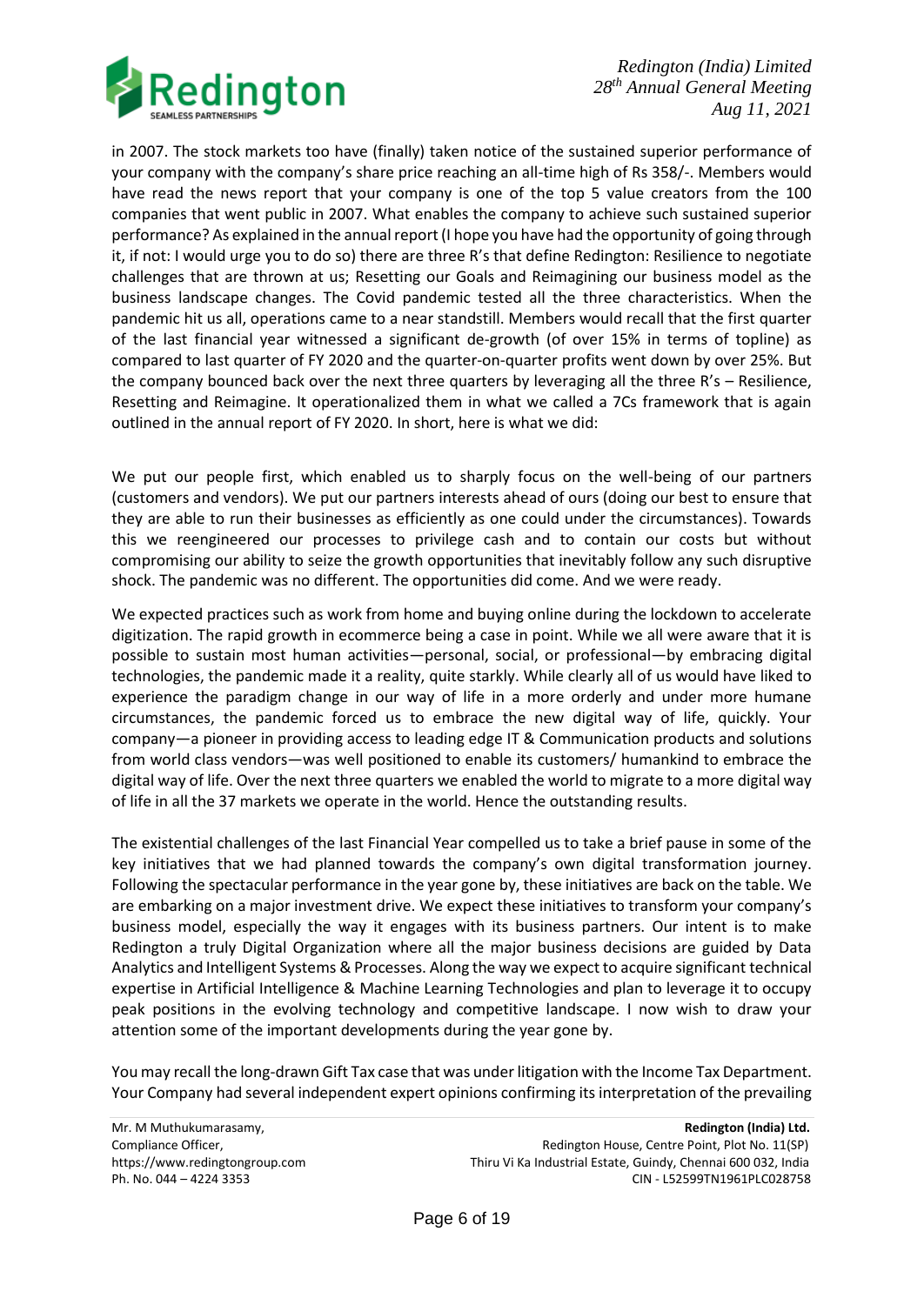

laws and members may recall that the company had won a favorable verdict at the level of the Income Tax Appellate Tribunal. The Income Tax Department, rather belatedly, filed an appeal in the High Court and regrettably, the Honorable Court's decision went against the company. While we were and still are very confident about the merits of our case, we preferred to settle the matter under the government's "Vivad se Viswas" scheme instead of embarking on a path of prolonged litigation.

I am happy to report that our wholly owned subsidiary, ProConnect Supply Chain Solutions was able to successfully restructure its operations and refine its business portfolio. After the significant challenges of FY 19-20, it is now back on track and is pursuing a strategy of profitable growth. The leadership team at ProConnect has drawn up a concrete plan to transform the company into one of the most technologically enabled Supply Chain Solution providers in the industry. I am also happy and proud to inform you about the outstanding service provided by Team ProConnect to its customers during last year. Despite the lockdown imposed by the government to contain the pandemic, the team kept the warehouses operational by obtaining special permissions and ensured that the critical deliveries of its various customers were made, often at great personal risk. Please join me in thanking Team ProConnect for their dedicated service. They deserve a big hand.

As members are aware, Redington today is a board led company, The company has successfully managed the transition from being a promoter-led company following the exit of the promoters and the founding CEO in 2014-2015. Since then both revenues and profits have grown. Under Raj Shankar, who took over as Managing Director, seven years ago revenues are up from a shade under Rs 31,000 crores to a shade over Rs 57,000 crores (CAGR of 11%) and profits are up from Rs 386 crores to Rs 756 crores (CAGR of 12%). The company has now embarked on the next phase of transition— from a de facto co-founder CEO to a professional CEO. As members know Raj Shankar, is the key architect of the company's international operations which during last year contributed 60% to top line and 68% to bottom line and thus can be considered to be a de facto co-founder of the company. Earlier this year, your Board appointed Mr. Rajiv Srivastava as the Joint Managing Director of the Company and inducted him on to the Board. Rajiv will succeed Raj Shankar as the Managing Director. Rajiv brings with him rich leadership experience with stellar technology companies. We believe his knowledge of the technology landscape would be a great asset to the Company as it embarks on its own digital transformation journey. Please join me in giving a warm welcome to Rajiv and wish him the very best of times with your company.

Our responsibility towards our valued shareholders, who have placed their trust in the Company, has always been of paramount importance to your Board of Directors. I feel privileged to report that your Board has recommended a total Dividend pay-out of 60% of the consolidated profits. This amounts to Rs. 11.60 per share and is the highest ever dividend pay-out by the Company. It is our way of saying showing our appreciation of your support at all times and I hope it will reinforce the trust that you have bestowed on us.

Members would have also noted that the Networth of your Company stands at Rs. 4,933.7 crore as on March 31, 2021. With an Earnings per share of Rs. 19.40, your company's book value per share stands at Rs. 126.30. Therefore, as a further reward to our valued shareholders, the Board has also decided to recommend a 1:1 issue of bonus shares. This reflects the confidence that your board has in the company's future.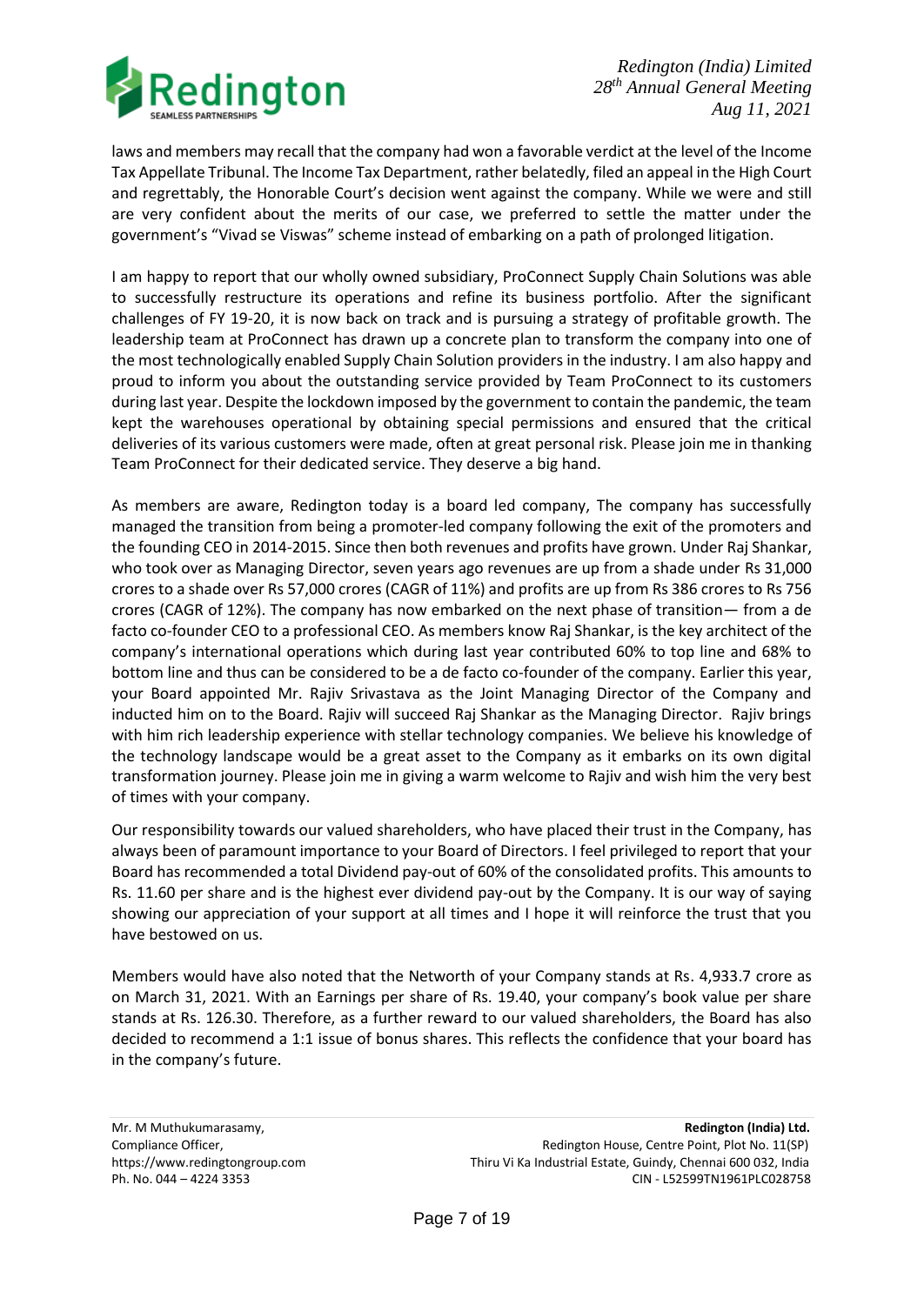

Your company is proud of the service it renders to the society under the Corporate Social Responsibility program managed by the Redington Foundation. Its initiatives and investments in the areas of Education and Health of the underprivileged sections of the society has, over the years, made a significant impact. During FY 20-21, the Company's CSR team also delivered Covid-19 related support by distributing health and sanitization material, household necessities and groceries to families that were severely impacted by the loss of their livelihood due to the lockdowns. The details of various activities under our CSR initiatives are available in the Annual Report and I would urge you to go through it. I know that it will fill you with a sense of pride and satisfaction.

At an organization level, we are acutely aware of our responsibilities towards Environment, Social & Governance and the Board exercises a strong oversight on the Company's ESG metrics. Your Company is sensitive about its Environmental footprint and all attempts are made to minimize the impact. We take pride in being an organization of equal opportunity for all and offer a safe and socially comfortable working environment to all our employees. Your Board's governance processes include ensuring adherence to all internal, external and statutory compliance norms.

As we look to the future, your Company is poised to take advantage of the opportunities offered by emerging technologies in the Cloud, Digital & Analytics space. Over the last year we have emerged stronger as an organization and have developed immense confidence in our future as a world class technology solution provider.

I wish to close by thanking my fellow Directors on the Board for their guidance, counsel and encouragement. I thank all Redingtonians for the tremendous dedication and commitment they bring to their roles. Last, but not the least, I wish to thank you, our shareholders for your trust in us. God bless you and God bless all Redingtonians.

I now request Kumar to provide the summary of the auditor's report. Kumar.

- **M. Muthukumaraswamy:** Thank you sir. The statutory auditors, BSR and Co. LLP and the secretarial auditor Ms. R. Bhuvana have expressed unqualified opinion in the respective audit for the financial year 2020-2021. There were no qualifications or adverse comments on any of these reports. The statutory auditor's report on standalone financial statement and consolidated financial statement are available on page number starting from 104 and 165 of the annual report. Secretarial auditor report is enclosed at the annexure G to the board's report on page number 59 of the annual report. We take these reports as read. Thank you, sir.
- **J. Ramachandran:** Thank you Kumar. As the notice is already circulated to all the members, I take the notice convening the meeting as read. We now take up the resolutions set forth in the notice. We will open the floor for any questions by members after all the resolutions are tabled. I would like to inform you that there are four ordinary business and four special business items.

Let me first deal with the ordinary business resolutions. Item number 1 and 2 is adoption of standalone and consolidated financial statements. Your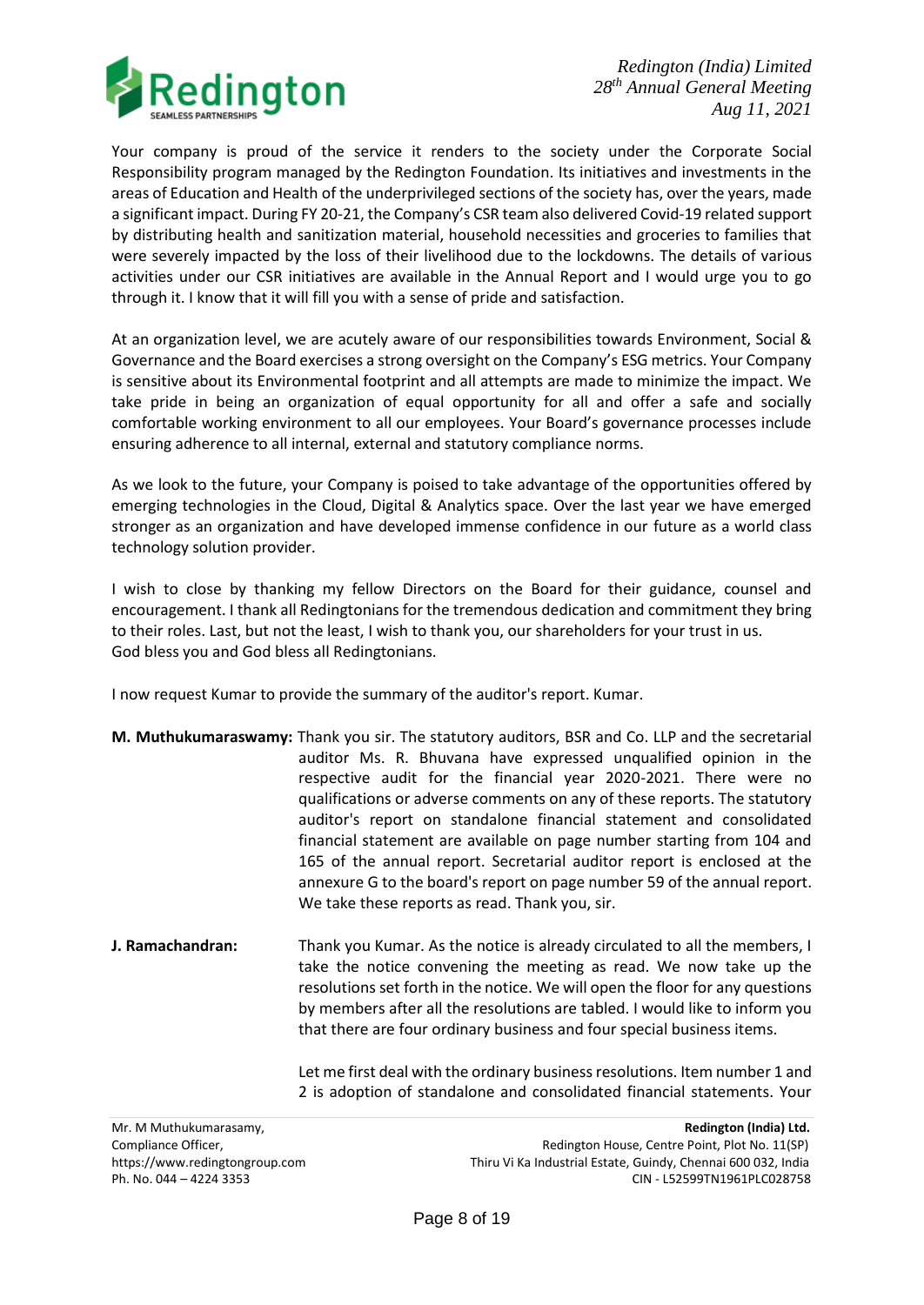

board, ladies and gentlemen has approved the standalone and consolidated financial statements and placed the same here for your approval as required by the Companies Act, 2013. As was mentioned, there are no qualifications or adverse remarks in the auditor's report.

Item number 3 is declaration of dividend for the financial year ended March 31, 2021. Like I mentioned earlier, I consider it truly a privilege to inform you that your board has recommended a total dividend payout of 60% of the consolidated profit 40 %% is to be treated as normal dividend and to mark the exceptionally good year. We recommended declaration special dividend of 20%. The dividend amount per share is Rs. 11.60 per share which includes one-time special dividend of Rs. 4 per equity share. This is the highest ever dividend payout and they are delighted that we were able to express a matter of appreciation of your continued support.

Fourth item is reappointment of David who is retiring by rotation and he is available for reappointment and just to give you a quick background of David, as you know he is serving our board with great distinct for a long time. He is an engineering graduate from the National Chiao Tung University in Taiwan and has a master's degree in Computer Engineering from San Jose University in USA. He is currently the Vice President of Business Development of Synnex Corporation. He has an overall 37 years of work experience in the Global IT industry and more than a decade with Redington as its Board Member. David offers himself for reappointment and same is placed for your approval.

Now, let us move to the item which requires special business approval, item number 5. The Company has a Branch Office in Singapore. The Company has appointed Ernst &Young LLP, Singapore (EY) as auditors for the Branch Office at Singapore for the financial year ended 2021 at the AGM held on August 12, 2020. As the term of EY has expired, it is proposed to reappoint EY as auditors for the branch Singapore for the financial year, 2021-2022.

Item number 6 deals with the appointment of Rajiv Srivastava DIN 03568897 as Director and Joint Managing Director of the Company. The Board, as I informed you earlier, identified Rajiv Srivastava and appointed him as an Additional and Joint Managing Director with effect from April 2, 2021. Further, Mr. Rajiv is appointed for the period of 5 years with effect from April 2, 2021. The terms and conditions are elaborated at the explanatory statement shared as part of the notice to AGM.

I will now take up items number 7 and 8 together because they are intertwined. Number 8, being related to issue of bonus shares. Shareholders will be aware that since listing the Company in 2007, the equity shares that the Company has actively traded on the National Stock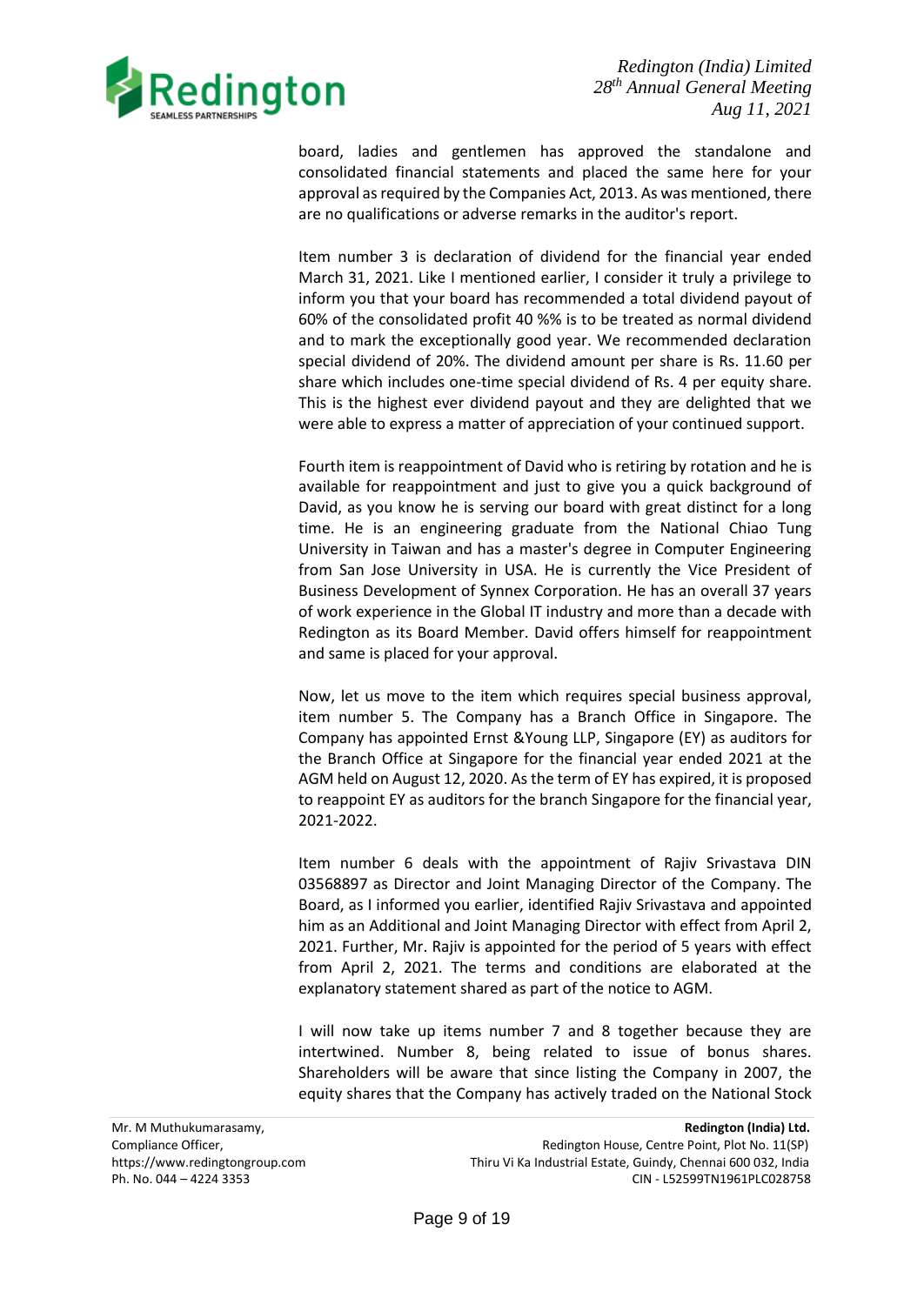

Exchange of India Limited and BSE Limited. As you are aware, the Company has grown multifold and performed significantly well over this period. We gave the reward to the existing shareholders, to encourage greater participation of small investors by increasing the liquidity of the equity shares and to expand the retail shareholder's base, the Board of Directors on their meeting held on July 7, 2021 considered and recommended a bonus issue of one equity share for every existing one equity share. First time, in Redington's history, ladies and gentlemen, the Board has recommended for shareholder's approvals the bonus share. Further, the authorized capital of the Company in INR 85 crores divided into 42.5 crores equity shares of Rs. 2 each. The issue of bonus shares as mentioned above, required increase in capital from Rs. 85 crores to Rs. 170 crores in the corresponding amendments to the existing clause V of the memorandum of association of the Company. The increasing authorized capital is placed for your approval.

We have tabled all your resolutions for approval and our request, if any member desires to ask any specific questions pertaining to any item on the notice he or she may do so now. The Company has enabled you to raise questions in two ways, one by emailing questions in advance and second by speaking at the AGM. I now request the moderator to read out the question and answers received over mail. Moderator!

- **Moderator:** Thank you very much. We will start with the questions which we have received through email. The first question is from the line of Mr. Muralidharan Boovaragavan from Chennai. The question is, first of all congratulations on the Company's excellent performance and thank you very much for the bonus shares, despite across globe COVID has created serious impact, however, the Company performed really well for the financial year 2021, what do you attribute as a reason for this performance? How do you think the same can be kept intact post COVID scenarios as well?
- **J. Ramachandran:** Thank you Mr. Muralidharan Boovaragavan. Thank you for your appreciation of our performance. How did we manage to do the outstanding performance, if you heard earlier part of my presentation to you, I described how we managed to do it because by placing emphasis on three major elements, people, partners, processes and we have also outlined a great length in the annual report the Company's philosophy and how we translate the philosophy into an operational framework in the form of 7Cs framework and I will now request Raj to elaborate more on how you managed this outstanding performance in the year gone by. Raj!
- **Raj Shankar:** Thank you Prof. Really appreciate; it may be a little out of place for me to say this that was a very fine speech from your side and thank you for your generous appreciation. Amongst other things, just want to share with you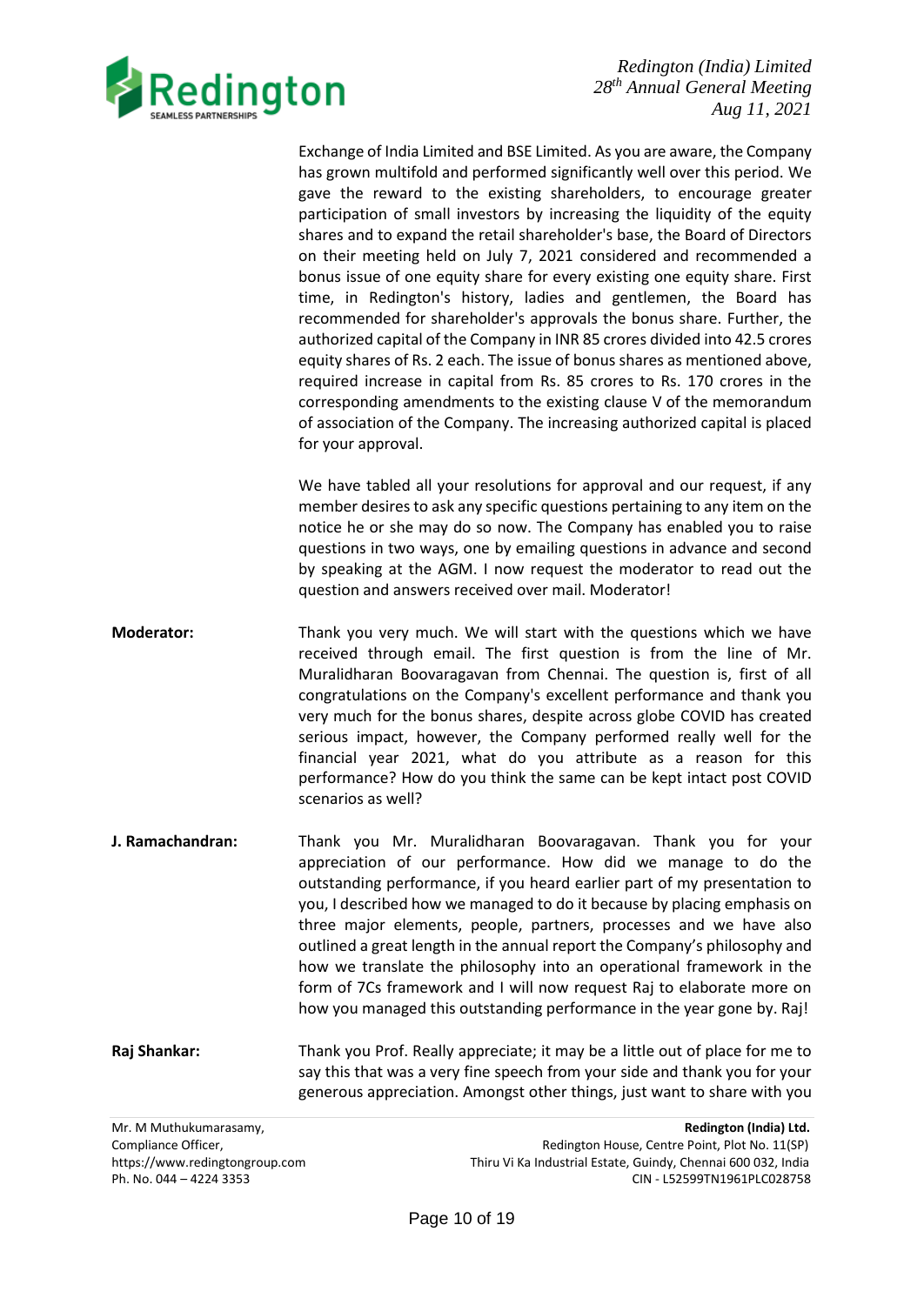

that COVID-19 as all of you know had definitely been an unexpected and unpredictable event that has and continues to leave its impact across economies. COVID-19 is something that no one was prepared for and when the lockdown was announced in India and subsequently in some of the other markets that we were operating in, it was quite a challenging situation to understand and navigate. That said, even before this was started, we had prepared 3 scenarios what we internally call the optimistic, the probabilistic and the pessimistic scenario. After a lot of deliberations and in consultation with the board, we decided to probabilistic scenario and then rolled the dice, but alongside that we also decided to tackle this head on by setting out what we would call as Redington's 7Cs playbook which Professor touched upon during this Chairman speech. These 7Cs include cash flow, collection, cost, customer, contract, control and communication. We ensured that there was adequate cash flow and liquid that was needed to ride over this difficult period. Our sales and credit team worked brilliantly day and night to ensure that the collections were made and were reasonably banked. We were very frugal on our cost and with our seamless engagement with our partners and vendors offering all the support that we put from our end and we established very strong internal protocols and controls, be it expenses, purchases, credit, cost, etc. Also note**,** the reasons for our good performance can surely be attributed to being in the right technology distribution business. We are fortunate to be in the space which has seen a huge influx of opportunity by work by home, learn from home requirements. We saw the multiple devices ownership play out in all of our homes. We saw organizations, having to revamp their IT systems, processes, applications, in order to address and adapt quickly to working virtually. In summary, it has been a wonderful year for us and we credit this success to the strength of our refined approach and processes, the immense growth opportunity and very importantly the deep commitment of our fellow Redingtonians under the able guidance of our esteemed board. Thank you.

- **Moderator:** Thank you. The next question is from Mr. Mike Sell from UK. Congratulations on a great year, I read your annual report and noted that you are starting on a journey of ESG reporting which is great to see, could I kindly push you to consider the following, setting targets for used environmental impact, although your GHG emission, example transport etc., waste creation, water usage is low, it is not zero, it would be great to set targets to reduce this impact formally, similarly to set targets for greater gender diversity at senior management board level, we recognize that this cannot happen overnight, but perhaps bursary schemes to encourage women to enter the business and setting senior management KPI in line with improving metrics here. Thank you?
- **J. Ramachandran:** Thank you Mike. You don't have to push us Mike, we are converts. We are big believers in both ESG and in equal opportunity. As you know, we are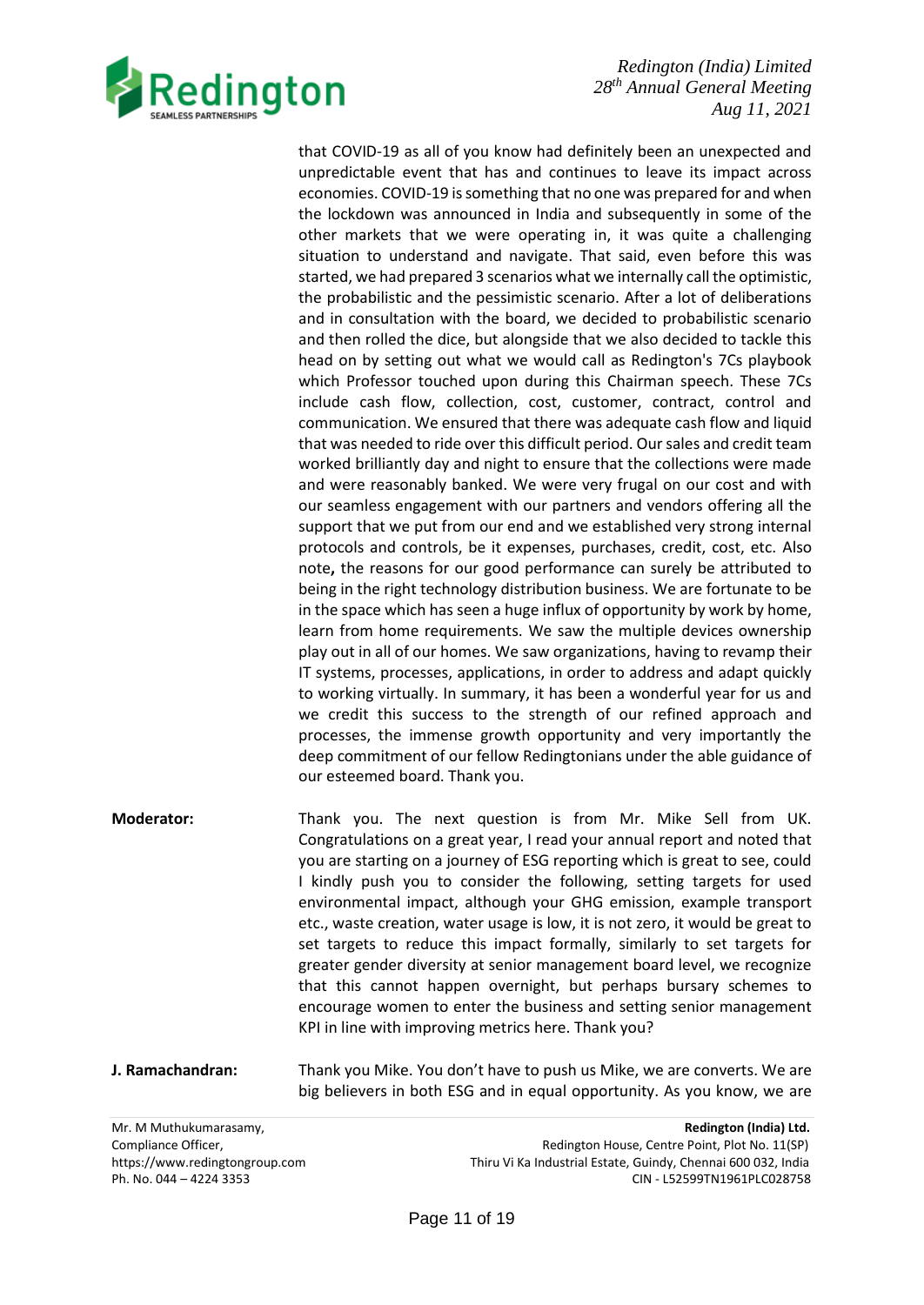

not a manufacturing Company, we were a distribution Company, so the kind of footprint we generate in terms of our environmental impact is much less than manufacturing companies, but nevertheless we are conscious of it, as you know being distributor in the IT companies, we do worry about e-waste and we have a robust process of managing the environmental impact of e-waste in our Company that we generate and we have put in place mechanisms to ensure safe handling and proper disposal of e-waste. This is one of our key ESG initiatives. On diversity in the work place, yes, we are conscious about it, we actively are encouraging towards it and you will see as years go by, we will further improve our record on diversity and especially women in our leadership and board positions. Thank you.

- **Moderator:** Thank you. The next question is from the line of Mr. Balaji Narayanan from Chennai. What are Redington's plan for expansion both in terms of product portfolio as well as new geographies? Where does it see the highest potential for growth?
- **J. Ramachandran:** That is a wonderful question Balaji, it is a great question. If you go back and look at Redington's journey, we have grown on three axes, one by growing the geography footprint, increase the number of companies we have operated and today as you notice, we work, we are present in 37 markets. The second axis is on products, how do we enhance the product portfolio and if you notice in the last decade, significant growth has come from the addition of mobility to our portfolio, to the original IT distribution portfolio. The third axis comes from growing the number of brands. So, within IT we represent more brands, we tend to sell more and over the years, systematically, we have grown the footprint, the product portfolio as well as the brand portfolio. Where does the next growth engine come from, we will continue to expand on all these axes. The fourth axis you are putting in place is, how do we provide value added services. So, how can you move up the value chain, how do we ensure that our customers does not buy the hardware or other software from us and we also go back and provide them the solutions and services along those lines. So, our directionally growth will come from sustaining our growth momentum in all the three axes of geography products and brands. In addition, we will be adding value added services to it. Anything else you want to add, Raj, to it?
- **Raj Shankar:** No, I think Prof., you summed it up very nicely, I would have nothing much to say except that we over the years just to supplement your point that where we started with just India about 27 years ago and now we have expanded and positioned ourselves as an emerging market distributor operating in 37 markets in Middle East, South Asia, Africa and Turkey and in terms of brand portfolio as you very nicely said, from one brand 27 years ago, we pride ourselves in being an organization of about 200 plus branch

Mr. M Muthukumarasamy, **Redington (India) Ltd.** Compliance Officer, The Compliance Officer, Redington House, Centre Point, Plot No. 11(SP) https://www.redingtongroup.com Thiru Vi Ka Industrial Estate, Guindy, Chennai 600 032, India Ph. No. 044 – 4224 3353 CIN - L52599TN1961PLC028758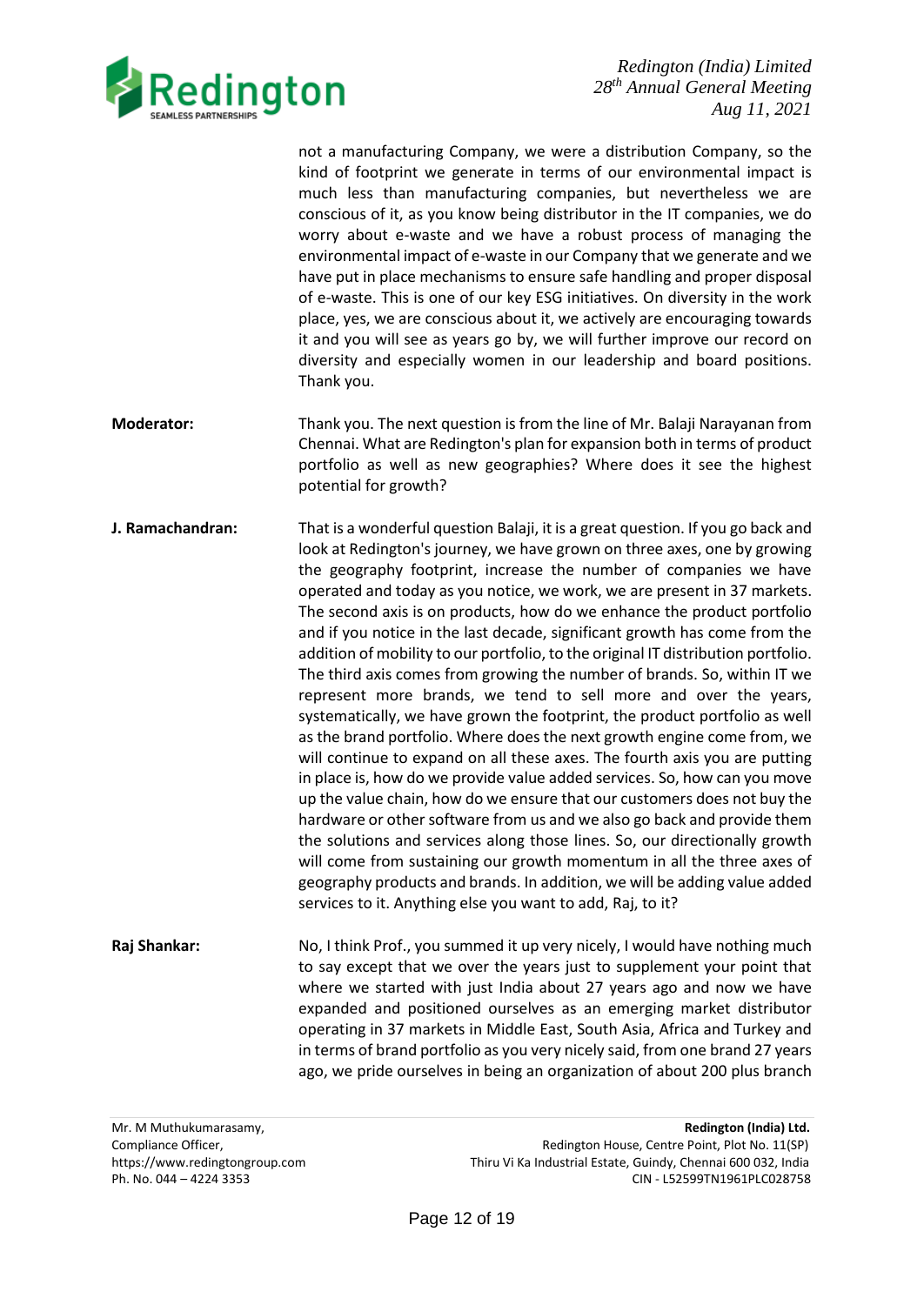

today, all of them of great global repute and in terms of product categories, we continuously expand, so absolutely very less to add. Thank you.

- **Moderator:** Thank you. Now, we will go ahead with the live Q&A. Before we go live with the Q&A, here are some points for your convenience. Members are requested to keep their questions brief and specific. Kindly turn on your video when you are projected on the screen. Kindly unmute yourself and proceed to ask a question. Please mention your name and the location from where you are joining. Each shareholder will have 2 minutes of their time for questions. Once you have asked your questions, you can log off and continue to watch the proceedings. Now we request Ms. Shilpa L to unmute herself and kindly proceed with the question.
- **Shilpa L:** Thank you. First and foremost, congratulations to the Redington family for this level of consistency in performance and thank you for sharing more about your expansion plans. My question is, on the policy for dividend distribution since there has been a significant increase in the dividend payout, just wanted to know a little bit of that?
- **J. Ramachandran:** Thank you Shilpa. Our endeavor is to keep our shareholders as much returns as possible on their investments. If you go back and look at our history, we have cumulatively if you have seen between special dividends, dividends, buybacks, we have in the past so far given about 33% of the profits and our policy moving forward would be to further increase it towards 40% of our profits as payout to the shareholders. Having said that, if you notice this year, we have declared 60% of the profit as payout because we have exceptionally good year. So, broadly the policy would be in the range of 40% of the profit we paid out, but with we do have an exceptional year like we did this year, we will reward our shareholders. If you notice this year, we have done both, increase the dividend payout and we also declared a bonus share.
- **Moderator:** Thank you. The next question is from Mr. Srinath R. on behalf of Janani P. Please go ahead.
- **Srinath R.** First of all, thanks for all the generous dividend payouts. It is definitely giving more returns than fixed deposits in India. So, thanks for the management for that. My question is regarding. I think already touched upon the geographies the Company is operating on, but specifically US markets, or is there any plans for entering US markets and do you see like kind of any challenges in terms of entering US markets?
- **J. Ramachandran:** It is a huge challenge Srinath. If you ask me, I not to go to the US market, but US shareholders say where is the return? It got very competitive market and if you go back and look at our own Company's evaluation, Srinath, our philosophy has been very interesting. We have emerged as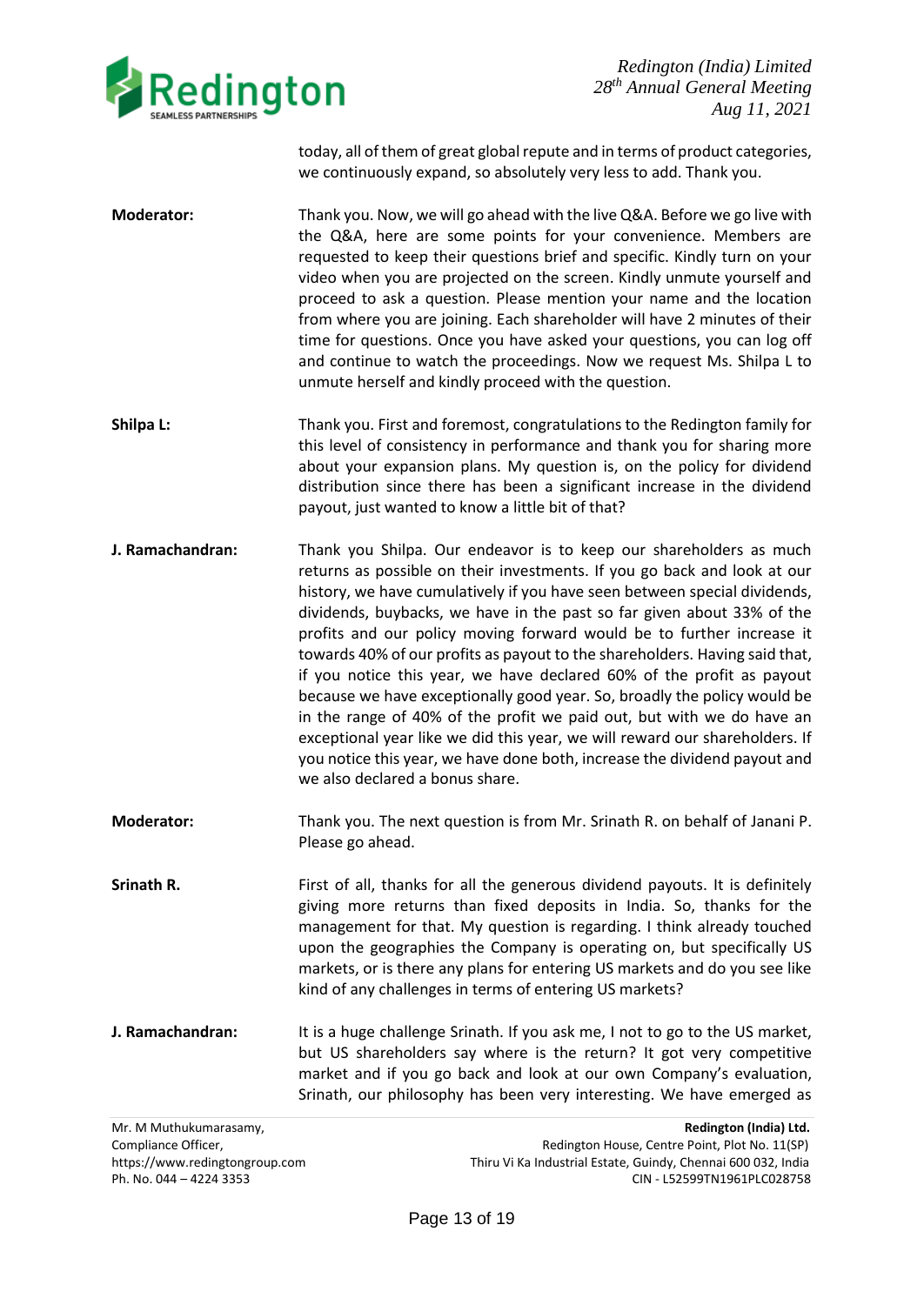

what we call an emerging market distribution major. What is our DNA and what is our core competence is actually operated what we call difficult business conditions, whether it is Middle East, Africa and so on and so forth where markets are volatile and so on, while there is competition but the regulatory environment and the institutional environment these markets are much harder. So, we specialize in emerging markets, setting up foot into the advanced market in the world like United States that is highly competitive I think it is some turn away, hopefully we will get there but I don't see it in immediate future.

**Moderator:** Thank you. The next question is from the line of Ms. Mascarenhas. Please go ahead.

**C. Mascarenhas:** Respected Non-Executive Chairman, Mr. Ramachandra, Vice Chairman & MD Raj Shankar, Joint MD Rajiv Srivastava and my fellow shareholders, other honorable directors who are attending this virtual, what I should say greetings to one and all. My name is Ms. C. Mascarenhas. I am attending from Mumbai. First, I will thank the Company Secretary Mr. Muthu and his team, Divya madam and else for sending the e-annual report and also acceding to my request and giving me this platform to speak, thanks to Chorus. Now, revenue is up, PBT, PAT, EPS is very good and dividend not to miss, 11.60 in these difficult days of COVID and COVID related problem, that mind of giving 4% additional is very good. Our book value has gone up, in fact COVID looks very good for us. That way COVID is blessing it looks for our Company and this capital is also going up and bonus, the reserves are up, bonus 1:1 is very appreciated. Now I come to the award and accolades given on page #17. Congratulations on all those awards and accolades. Also, I will fail in my duty if I don't congratulate or if I don't show my appreciation for page 20 to 25 on the CSR work done by our Company. I will not elaborate because the time is short and I have got another webinar to attend, that is main, such a big Company, ITC, that is why I am talking very fast. We have very good defined mission values, statements and also 3 Rs, namely resilience, reimagining and resetting is equal to my Company Redington, that is what I read the balance sheet of. Now, my questions, queries, how much savings in expenses due to people working from home and other online, travel not there, how much savings are made and then we have 33,950 channel partners in 37 plus markets, leading markets of 235 and 70 plus sales people, how many were affected with COVID and vaccination level? On page #16, why do we have, 41 overseas banks and 18 banks in India? Next question is we have four well-defined vertical namely consumer, IT, enterprise IT, mobility and services, where is our core competence, number #1. Where is the demand for the future, what is the margin level, how will we tackle the technology going obsolete in future? What sort of de-risk?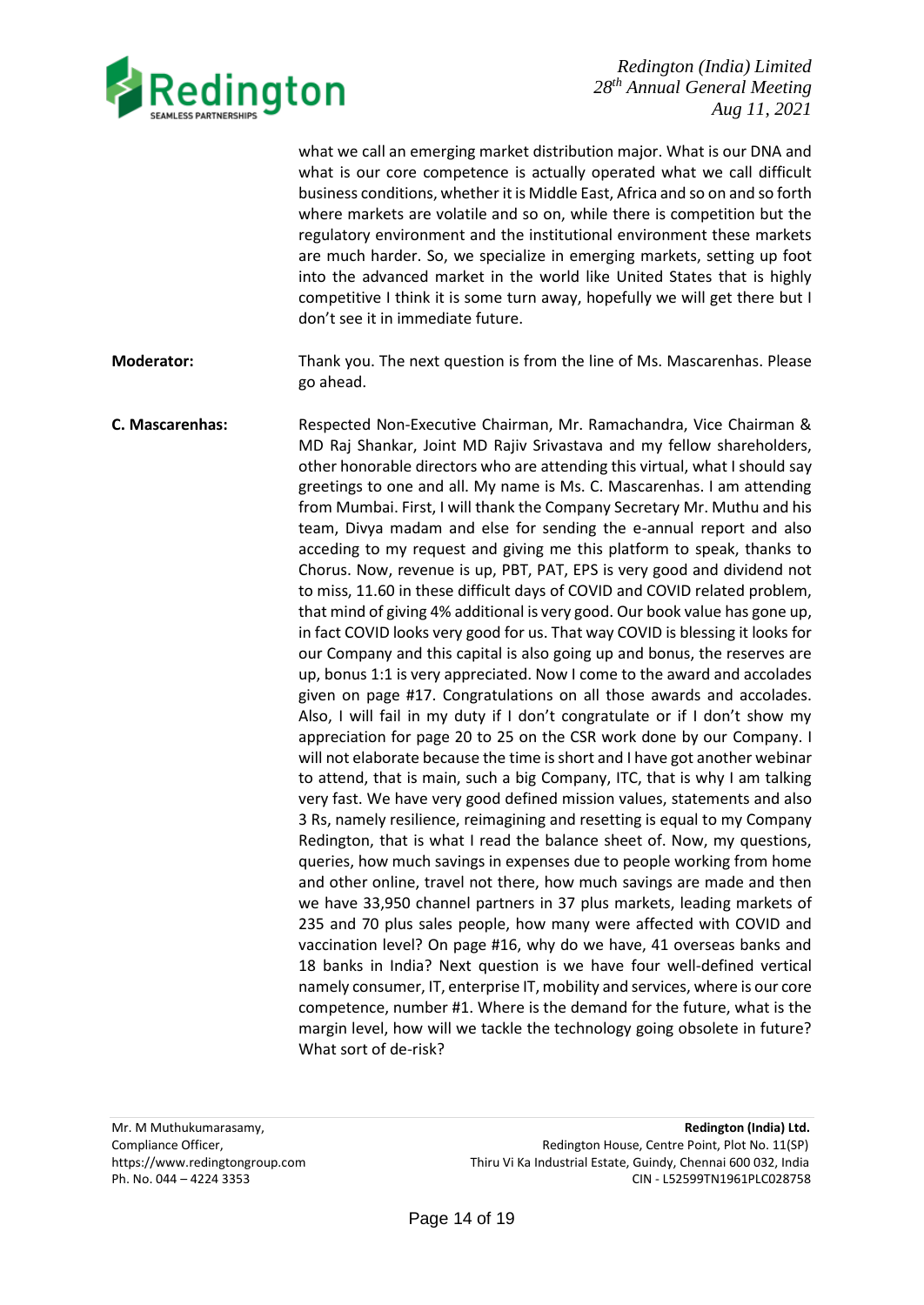

- **J. Ramachandran:** Madam, what is the time? You also have to go to the ITC webinar. So, tell me what is your question, madam?
- **C. Mascarenhas:** My question is where we are core competence and supply chain we got one Company, what is the development of that? Why do we need 53 step down subsidiaries? Rest I don't want to ask more. Thank you very much for giving me this opportunity. May be on the mail I may sent something and you can answer me on mail only, my answer. Thank you very much and I wish your Company all the best and may it grow in strength to strength and we will see very great future from this Company, international Company, thank you so much.
- **J. Ramachandran:** Thank you for your blessings, ma'am and we hope it will work and have a good time at the ITC webinar. Let us have next question, please?
- **Moderator:** The next question is from Mr. Athinarayanan. Please go ahead.
- **Athinarayanan:** I have been shareholder for the last 2 years in professionally run Company, sir. Kudos to the Company and management and the team in this pandemic year with all time high performance and thank you for huge dividend and Bonus. Congratulations, sir. I don't have any questions and all the very best in the coming years also.
- **J. Ramachandran:** Thank you very much, Athi. It is all the foundation of the people like you who have put this Company where it has taken. Really appreciate it, thank you so much. I will definitely convey your appreciation to all the members of the leadership team. Thank you so much.
- **Moderator:** Thank you. The next question is from Mr. Dhilip K. on behalf of Mr. Krishnaswami. Please go ahead.
- **Dileep K.** Sir, Professor. Sorry, had a bad connection. I hope you can hear now. Now the quick question on, what is the basis of choosing 1:1 ratio from a bonus perspective, you could have rewarded maybe better as well, being a bit greedy here?
- **J. Ramachandran:** Not a bit greedy, more.
- **Dileep K.:** Okay. And the second question follow up to that is the share price if I really see the growth have come really during the pandemic, I mean that is what is added to this I mean God forbid we shouldn't have another one year of that sort, but I hope the continuity of the share price increases where the value creation or value asset creation happens for people like us, so I hope that continues as part of that exercise. So, any plans on that one will be nice to know.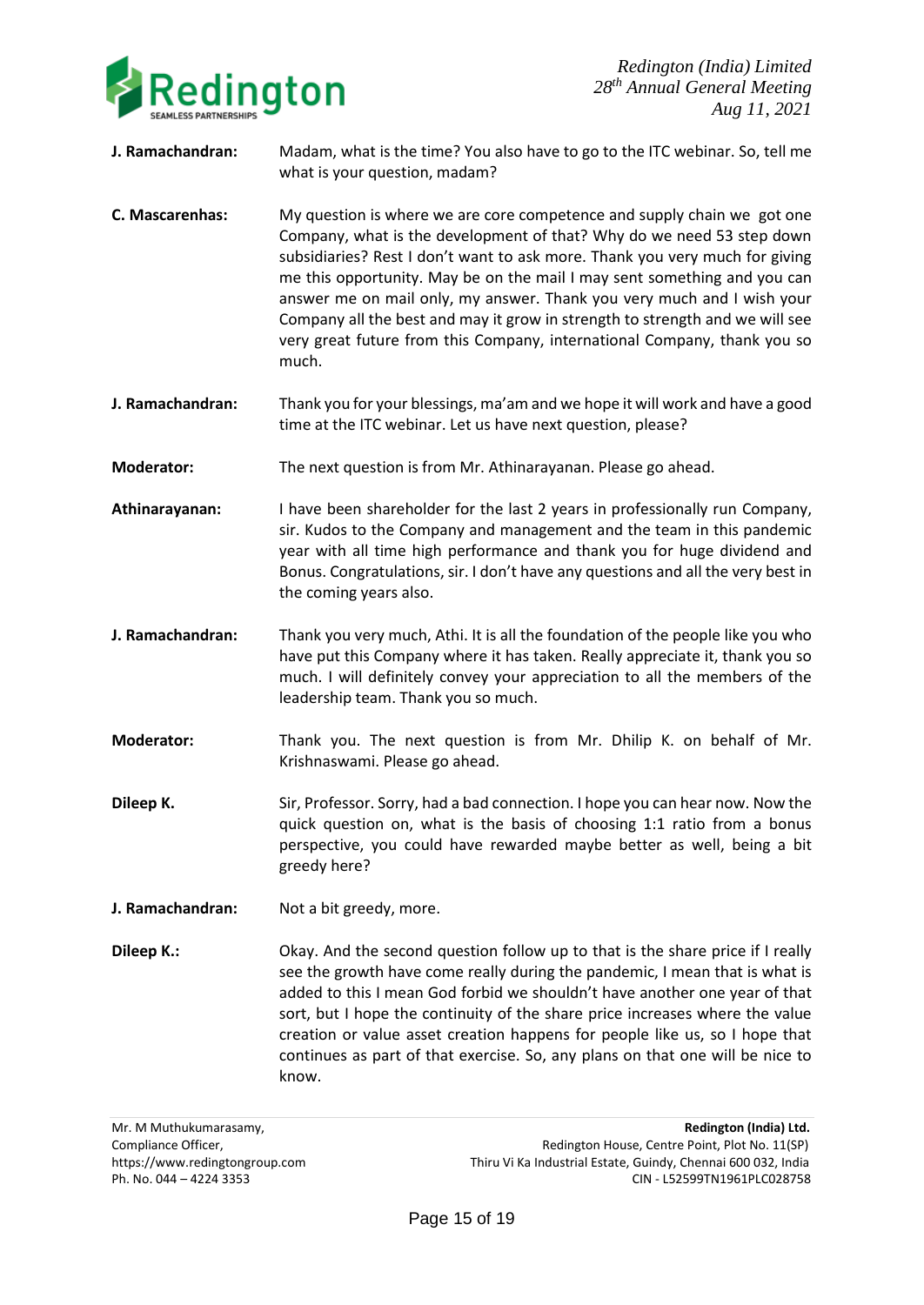

- **J. Ramachandran:** I hope so too. The pandemic, God forbid, should not sustain itself or continued and we do not want another such suffering for human kind to go throw. That is proved to be a little bit beneficial to us is corollary to it, but I don't wish for that to happen again to human kind. Your Company would continue to perform well. It continued to perform well for the last 50 years since it went public, we don't need a pandemic to do better. Let me assure you about it that we as a Company are determined to do well in all circumstances, but we don't wish for this pandemic at all and don't wish for such disruptive events to human kind. Now let me, why 1:1 bonus issue. Like I was mentioning in my earlier remarks, we are well poised now to leverage the digital technologies and build a new line of business in terms of adding value to our customers, be it cloud or be it analytics and other such value-added services. So, what that requires significant investments to be made. While the Company had made significant profits, we have distributed over 60% this year. We want to conserve the money to invest in the future of the corporation, so that we will be able to sustain the performance that we have shown. So, the reason for 1:1 bonus share was a reward at the same time preserve capital building for the future. Because next year you come and ask me where is the dividend, so I need to sustain the dividend, isn't that Dhilip?
- **Dhilip:** Yes, indeed.
- **J. Ramachandran:** So, that is where the reason for the 1:1. We are investing in new businesses, we are investing as I mentioned in the value-added services businesses and we have an outstanding leadership team which I also told you further strengthened by having Rajiv on board now. So, be rest assured your board and your leadership team is making your money work very hard.
- **Dhilip K.:** Absolutely. And as I said senior citizens who have invested money, so I am sure that is going to get rewarded to them.
- **J. Ramachandran:** We are very sensitive of it. We appreciate your trust. We are very sensitive to the fact that people have put their life savings into our Company and trusted us with managing their money. As you can see, you must have seen the news report, if you have not seen your news report, I will invite you to the news report in the Hindu Business Line. Couple of days ago, which tracked the 100 companies which went public in 2007. If you have seen the news item, it is very interesting. Currently this year if you notice is again a boom time for public issues, enabled by Zomato. Earlier boom was seen in 2007. And they give some very interesting statistics in that Dhilip, out of the 100 companies which went public in 2007, only 11 have created value more than index and Redington is among the top 5. Be rest assured, we will work very hard. We will not fail, challenges are there in the market place, technology changes, but we will continue to do our very best for you.

**Dhilip K.** Look forward, sir.

Mr. M Muthukumarasamy, **Redington (India) Ltd.** Compliance Officer, The Compliance Officer, Redington House, Centre Point, Plot No. 11(SP) https://www.redingtongroup.com Thiru Vi Ka Industrial Estate, Guindy, Chennai 600 032, India Ph. No. 044 – 4224 3353 CIN - L52599TN1961PLC028758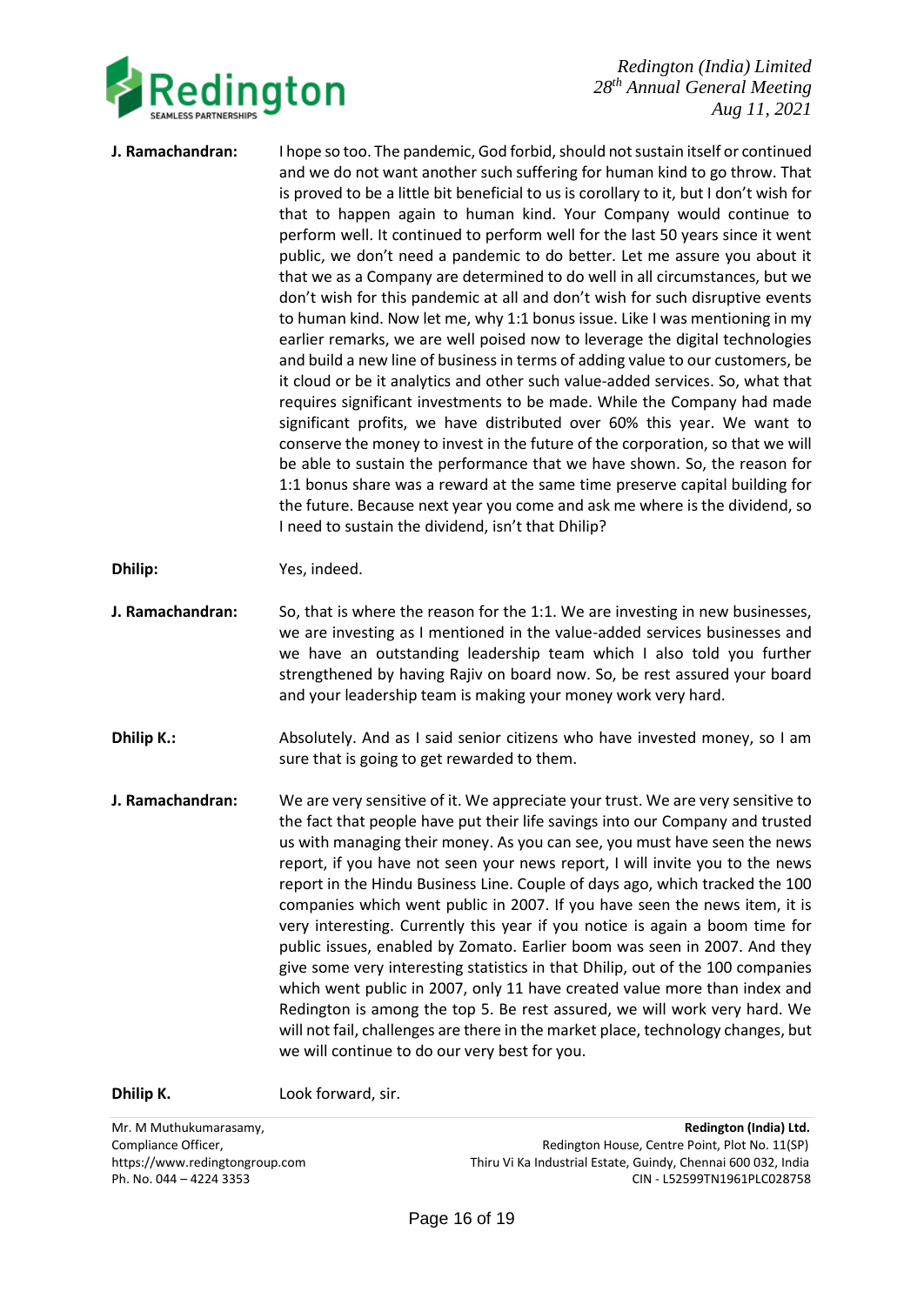

**Moderator:** Thank you. The next question is from Mr. Keshav Garg. Please go ahead.

- **Keshav Garg:** Sir, I have a few questions for you. In online mobile phase, through e-com sir, do we get any business over there or are we bypass from them, sir because if you see the online mobile sales increase from 2016, 10% to 55% now. So, basically, are we in a shrinking market or it does not matter to us whether the ultimate sale is made through online or through physical store? Sir, also wanted to understand that what is the experience of companies in our line of business, our counterparts in countries like China or even OECD countries where e-commerce penetration is higher than India? Sir, also wanted to understand sir, in the con-call it was mentioned that our working capital which is very encouragingly had 12 days last year is expected to go up to 35 days eventually. So, basically wanted to understand, sir, so our current existing level of business is around 57 Crores, this turnover we would require additional working capital or for the incremental growth we will require additional working capital? Sir, also wanted to understand that in the past two quarters, quarter 3 and quarter 4, Company is doing some 425 crores EBITDA. So, sir, you saying that this number is broadly sustainable?
- **J. Ramachandran:** Are you an analyst?
- **Keshav Garg:** I am a shareholder, yes.
- **J. Ramachandran:** And also, an analyst, because then I will encourage you to attend our analyst calls, every quarter. Not the kind of questions that you ask, we do engage with that at great length in the analyst calls. Let Muthukumarasamy know your email ID so that we send you also an invitation for the analyst calls, but we will answer your questions now. Any other questions you have?
- **Keshav Garg:** Last two questions. Wanted to understand our cloud business, when do you think it can grow big enough to be demerged? And sir, lastly, since we are selling too many electronic items in so many geographies, sir, we must be collecting and are we able to monetize that data, is there an opportunity over there? Sir, that is all. Thank you very much.
- **J. Ramachandran:** You remind me Keshav of my class, you know I am a Professor. You remind me of my student asking me all those wondering questions, bunch of great questions. How is cloud doing? Cloud as we said is big part of our future**.** Cloud you can have two parts to it. One part is to resell, right or help customers migrate from their existing infrastructure to the cloud by selling either Azure of Microsoft or AWS of Amazon, so on and so, that is like a traditional distribution model. The other is to help them, provide them with cloud management services. So, if you look at the last year numbers, the reselling part of it is just over INR 900 crores. Correct me if I am wrong, Raj. And the managed services business is where we are investing for the future. So, if I look at cloud in the future it will grow significantly is our expectation, that is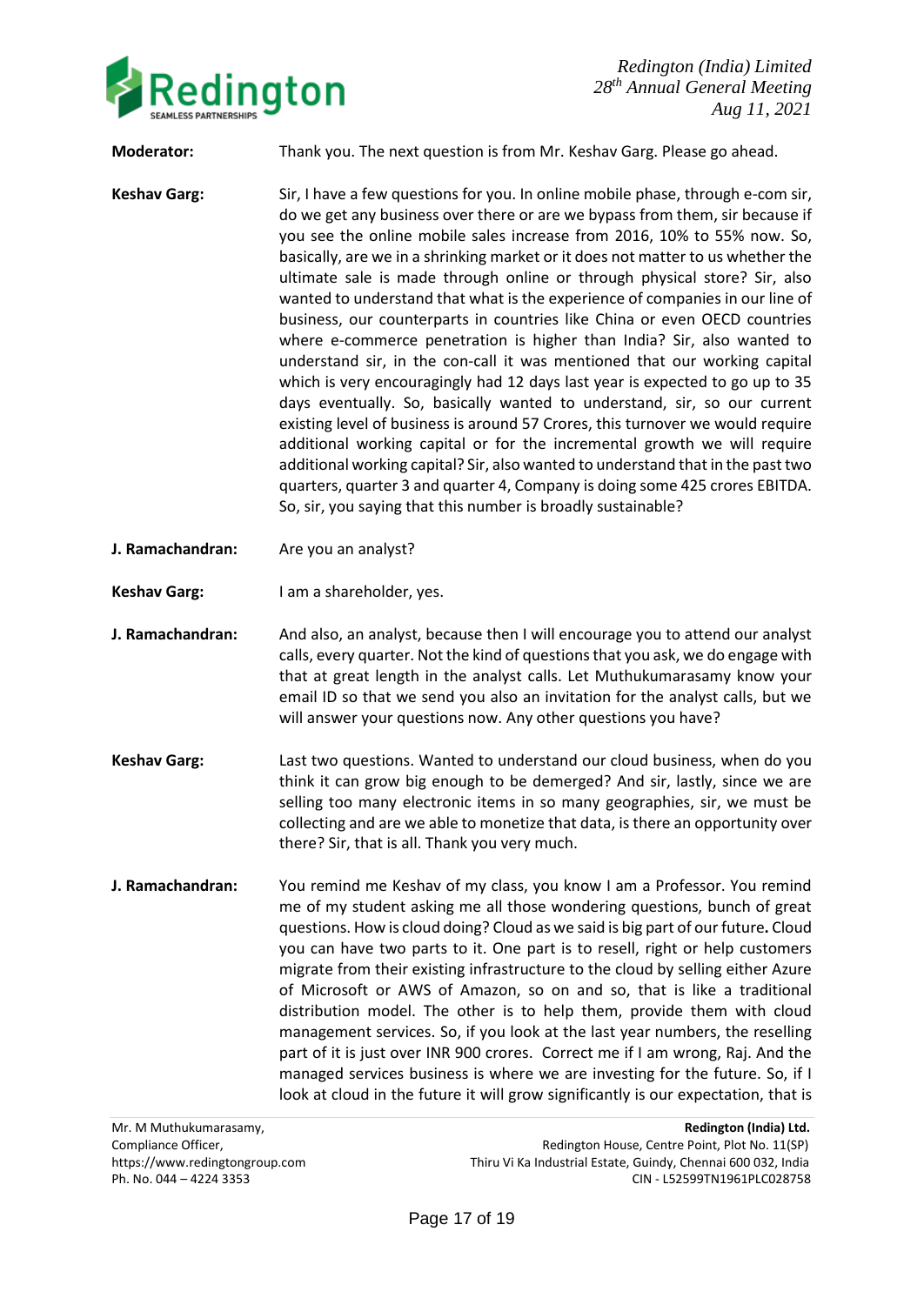

why we are investing in. Are we going to demerge it, I don't know. We will keep evaluating the opportunities as and when they come in. If required, we will demerge it because it does makes sense at one level to look at cloud as a separate opportunity. But we shall evaluate that time and do the right thing at that time. Second question with respect to, was about the US markets. What did you ask, the other question as about?

**Raj Shankar:** No, that is he wants to know about the Apple business?

**J. Ramachandran:** Apple going online and so on, Raj would you want to take a shot at it?

- Raj Shankar: Sure. To be very brief, today, we are selling to different go-to-market on it, which is your reseller, large format retailer and dealer etc. Now with this ecommerce this is one more route to market for us. So, today, are these supplies to the e-commerce companies being done by vendors directly? No, it is going through distribution. So, for us we are agnostic to, whether an end consumer buys the product from a brick-and-mortar retail store or whether from an e-commerce platform. For us we are agnostic because we supply to all these different routes to markets. If that answers your question, Mr. Keshav Garg.
- **Keshav Garg:** Sir, just wanted to understand over there also we are supplying or Apple is supplying directly, over there?
- **Raj Shankar:** No, that is what is my point. That we are supplying to these e-commerce companies. So, they buy from us. They are our customer.
- Keshav Garg: Sure sir. That point is well taken. Sir, I am trying to understand whether Apple phone I-store that Apple is setting up, so does that bypass this or…?
- **Raj Shankar:** Good. Thank you. On the Apple, on all online stores, it is done directly by Apple. We as distributor have no role to play. But I just want to hasten to add that there is a mistaken notion that the cost at Apple has set up their own online store, there is reduction of business. On the contrary the more online stores that they set up, it creates a wonderful experience for various consumers who go that place, understands, feel the product, but they would still come and buy from traditional stores. So, the online store is only augmenting our business. It is complementing our business; it is not competing with our business. Thank you.
- **J. Ramachandran:** Let me just add to that Keshav, if you notice, Apple's market share by going online gets further fillip to it. As Apple gain, we gain. So, the more initiatives Apple takes in the market to improve its footprint and its market share the better off here for Redington.